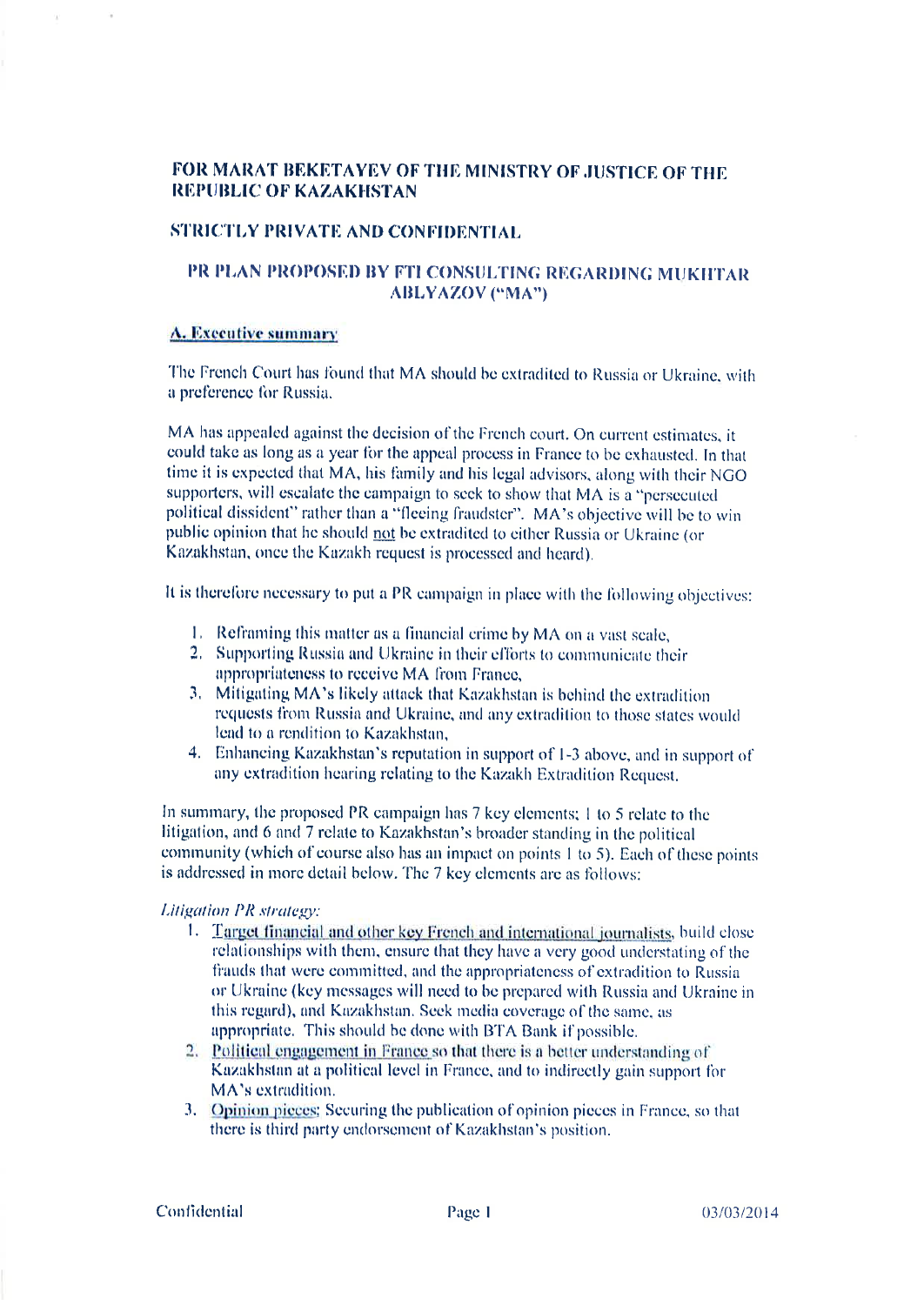- 4. Engage an NGO to provide an independent report and engagement programme to support the above.
- 5. Addressing the grounds for opposition ordinarily put forward in response to Kazakh Extradition Requests: a great deal of this information has already been gathered together as part of the current PR campaign, but all grounds of opposition should be examined and a PR plan devised to address the objections.

Broader strategy to change the landscape for Kazakhstan

- 6. Broader political engagement to develop Western advocates for the Kazakh position.
- 7. An issues management campaign to address misconceptions about Kazakhstan by briefing the media, political stakeholders and certain NGOs on the specifics.

# **B.** Introduction

This draft PR campaign outlines an international approach to seek to neutralise MA's PR campaign and to further raise awareness of the crimes that form the basis of the extradition requests.

Too concerted a communications campaign by the Kazakh Government would be counterproductive, and would give the impression of a political campaign against MA, thereby endorsing his positioning as a political dissident. It would also encourage greater activity by him and his family. For this reason, FTI recommends the 7 key elements set out above, which are addressed in section C below.

# C. The 7 key elements of the PR campaign

### **Key point 1 - Target financial and other key journalists**

The key financial journalists in France were targeted effectively for the press briefing in Paris, which took place on 17 December 2013. The result was positive coverage in the French press focussed on the crimes committed by MA, and not on the message that MA seeks to promulgate, namely that he is being persecuted by the Kazakh State as he is a political dissident.

More media engagement and relationship building is required with key journalists. As seen from the Wall Street Journal engagement, journalists expect little from Kazakhstan and its politicians. They believe the country will evade answering questions and will not engage with them directly. They expect representatives of the country to be aggressive and evasive in their media relations. A simple programme of education and relationship building will overcome this.

FTI will identify an extended target list of influential journalists and arrange, attend and manage the engagement between those on the list and the MoJ/GPO representatives. In such meetings, the media should be persuaded that Kazakhstan holds an honest position as victims of a serious crime, rather than being the agents of oppression as put forward by MA. As part of this process, the briefing documents for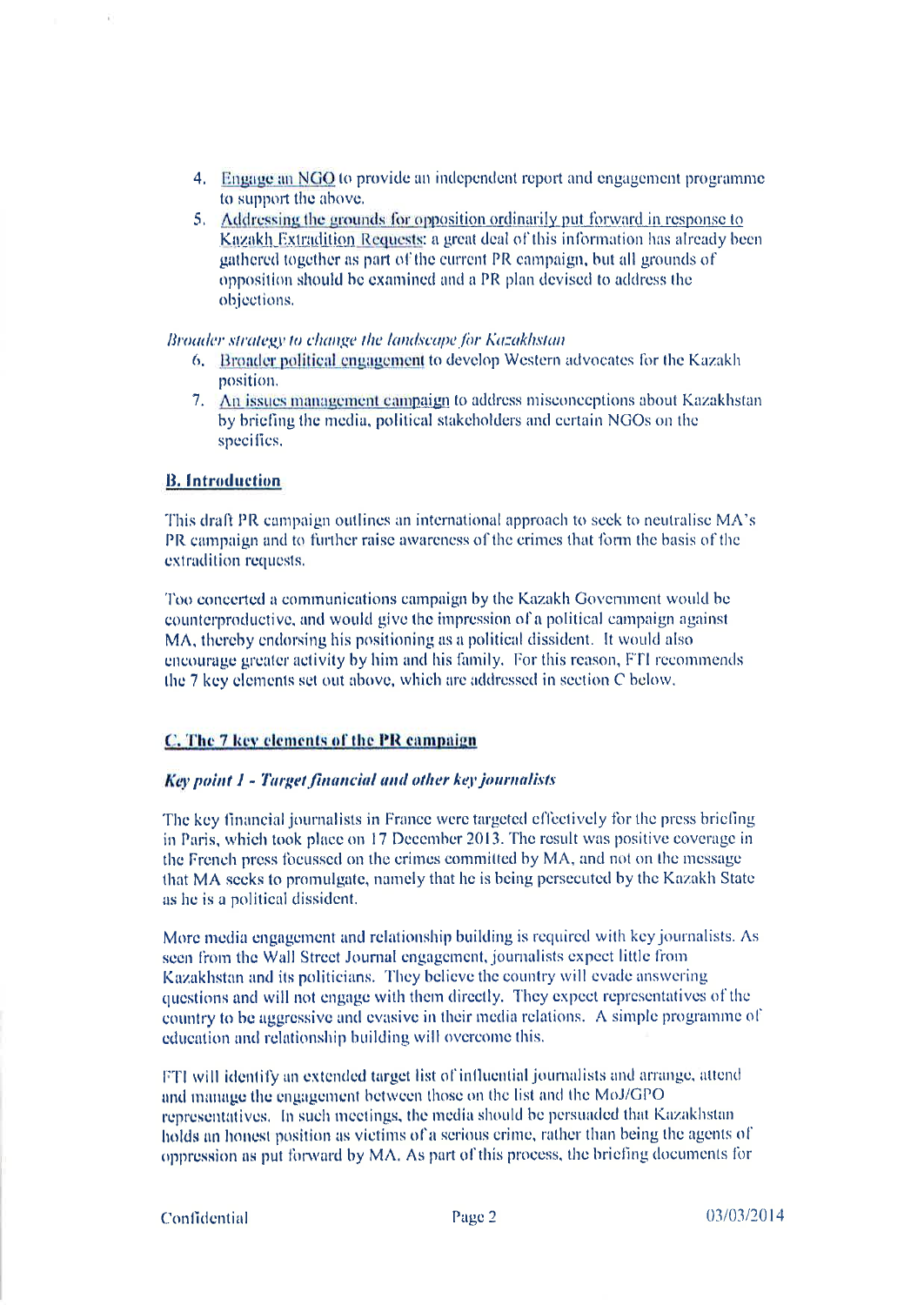the journalists need to be re-worked, and a simple litigation website could be set up that places these matters in the public domain, and which can be accessed by all, but not edited by third parties.

Engagement will not lead to overnight changes in perception. But by the end of the extradition process, FTI is confident that major progress can be achieved

There needs to be clarity over BTA Bank's PR programme. It is assumed that BTA Bank will take the lead in terms of managing the media outreach at all stages of the litigation timeline within France, but issues of cooperation have arisen in the past, and therefore need to be resolved at an early stage.

### Key point 2 - Political engagement in France and, more broadly in Europe

Higher political engagement in France will lead to a better understanding of Kazakhstan in France. In addition, at a certain stage of the extradition process, the extradition of MA will need to be approved at the political level.

FTI recommends organising a visit to Astana, as well as information meetings in Paris, with key French Parliamentary members from the French-Kazakh Friendship Groups, and participation in geopolitical think-tanks such as the IFRI or IRIS, in order to raise awareness and understanding of Kazakhstan,

### **Key Initial targets**

- The President of the National Assembly of the French-Kazakh Friendship  $Group = Michel Voisin (UMP- conservative party)$
- The President Delegate for Kazakhstan of the Senate Inter-parliamentary Group of Friendship with Central Asia - Jacques Mérard (Radical Left Party)

In 2013, both Presidents wrote letters promoting the French-Kazakh relationship in the French **Geopolitical Quarterly Publication La Lettre Diplomatique.** 

Senator Jacques Mézard announced that he fervently wished to pursue the good relationship between both countries in an open letter titled "the Senatorial Group of French-Central Asia Friendship: a dynamic actor of the Kazakh-French relationship". He praised President Nazarbaiev's "intelligence and ability to take the curve towards the practice of democracy and market economy without questioning too deeply the traditional balance of his country" and underlined that Kazakhstan has "made great progress towards a State of Law". He called for more exchanges between the two countries, the promotion of tourism, and expressed his enthusiasm for 2017's International Exhibition on Energy and the Future in Kazakhstan,

Parliamentarian Michel Voisin penned an open letter "For the Friendship between France and Kazakhstan; the parliamentary way", in which he notably said that "one will not be surprised that as an elective parliamentarian from the nation of human rights, I am following with nuch interest the progress that Kazakhstan has made, thanks to a sovereign decision, in the path of assuring fundamental Ilberties and the rules of democracy". He ended his letter by a call for cooperation: "the France-Kazakhstan parliamentary group is ready to promote, with the elected members of the National Assembly, the cultural, economic, and political realities of the country as well as welcome our friends from Kazakhstan who wish to exchange with their French colleagues".

Confidential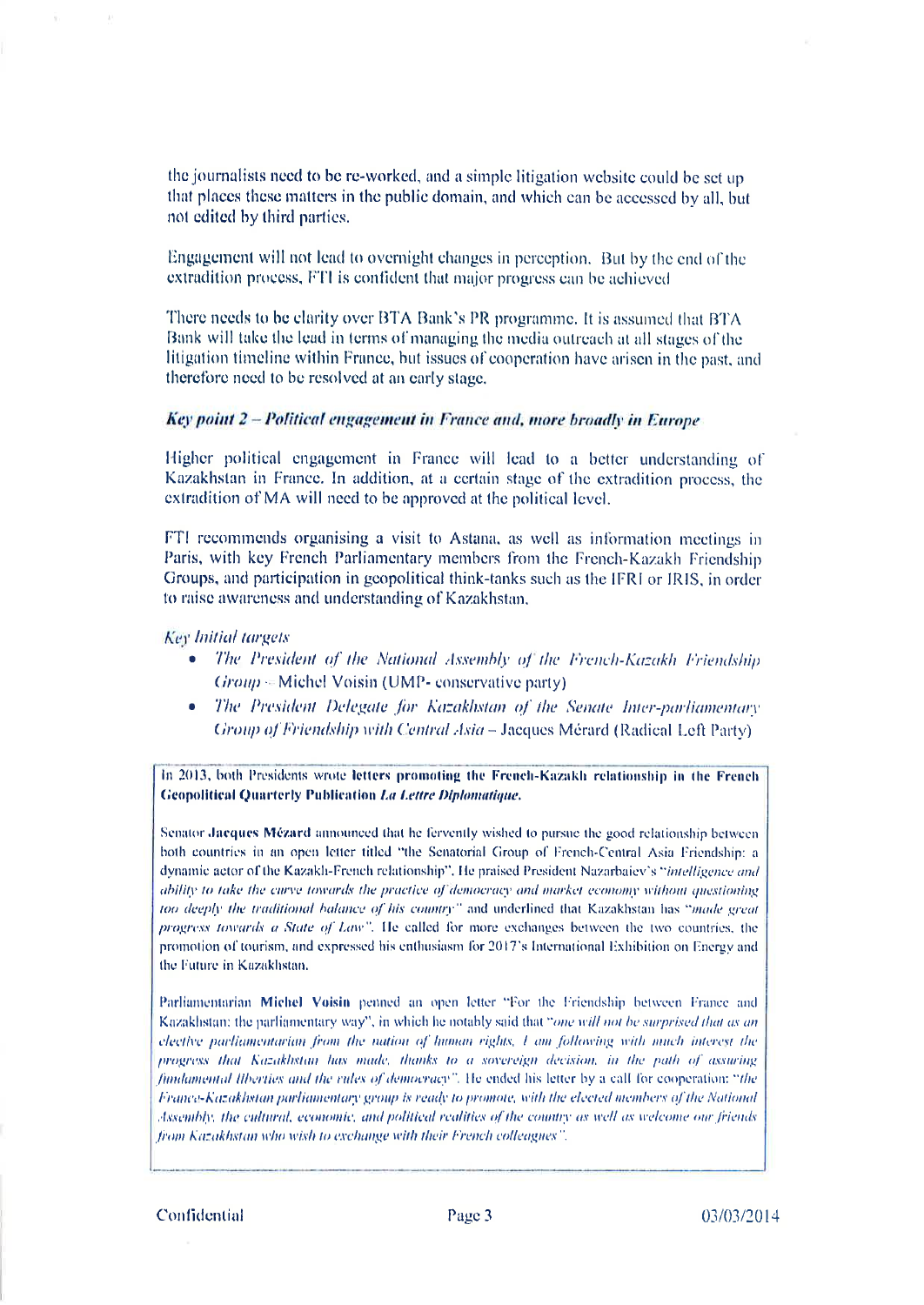Given that the consideration of the extradition requests may reach the ECHR, there also needs to be broader political engagement in Europe.

## **Key point**  $3 -$  **Opinion pieces**

As set out in the 20 December 2013 Report from FTI, FTI recommends leveraging the contacts already made with French MPs, especially Thierry Mariani and other members of the Franco-Kazakh Friendship Group at the French Parliament. The objective would be to have opinion pieces published in the French media (e.g. online with La Tribune and Huffington Post) in order to endorse and support Kazakhstan's point of view.

In addition, linked to key point 4 below, FTI could work with a third party expert to have opinion pieces published which are supportive of Kazakhstan's position, based on reports emanating from the NGO campaign. The third party expert could be a lawyer, financial expert, geopolitical expert, and/or French politician supportive of Kazakhstan's position.

#### **Key point 4 - NGO Campaign**

One of the major challenges that Kazakhstan faces is that MA's position is endorsed by a number of NGOs, and that these NGOs are unlikely to change their position based on briefings by the government or by FTI. For this reason, it is necessary to neutralise the impact of these groups through a campaign by a separate, specialist NGO group with expertise of white-collar crime.

FTI favours direct engagement with an NGO called the Organised Crime Observatory ("OCO"), which is a Geneva-based white-collar crime and corruption group that has excellent links to Interpol, the French government including with the President, and with police and prosecution agencies across Europe and, indeed, the globe.

FTI has worked with the OCO previously and are confident that though its leadership of this project there is no risk arising from this strategy.

FTI would engage the OCO, which would be remunerated for its work, to conduct an independent report assessing the impact of MA's crimes at BTA, outlining in detail how he conducted the crime and how he hid it, assessing which financial institutions were party to the money laundering. The report would be framed in such a way as to use the MA/BTA case as a means of educating emerging and developed economies how to mitigate large-scale fraud and money-laundering, calling on international agencies and governments to support the tackling of such matters on a multi-lateral basis.

The report would have major public relations benefits. FTI would announce the investigation of the matter by the OCO through the OCO itself, independent of the case and of Kazakhstan, encourage the OCO to seek interviews with MA's team etc., and then publicise the report through the media, in political and legal circles and online. The report's launch would be conducted through a news conference either in Paris or in Geneva (at the United Nations where there is a captive media community),

Confidential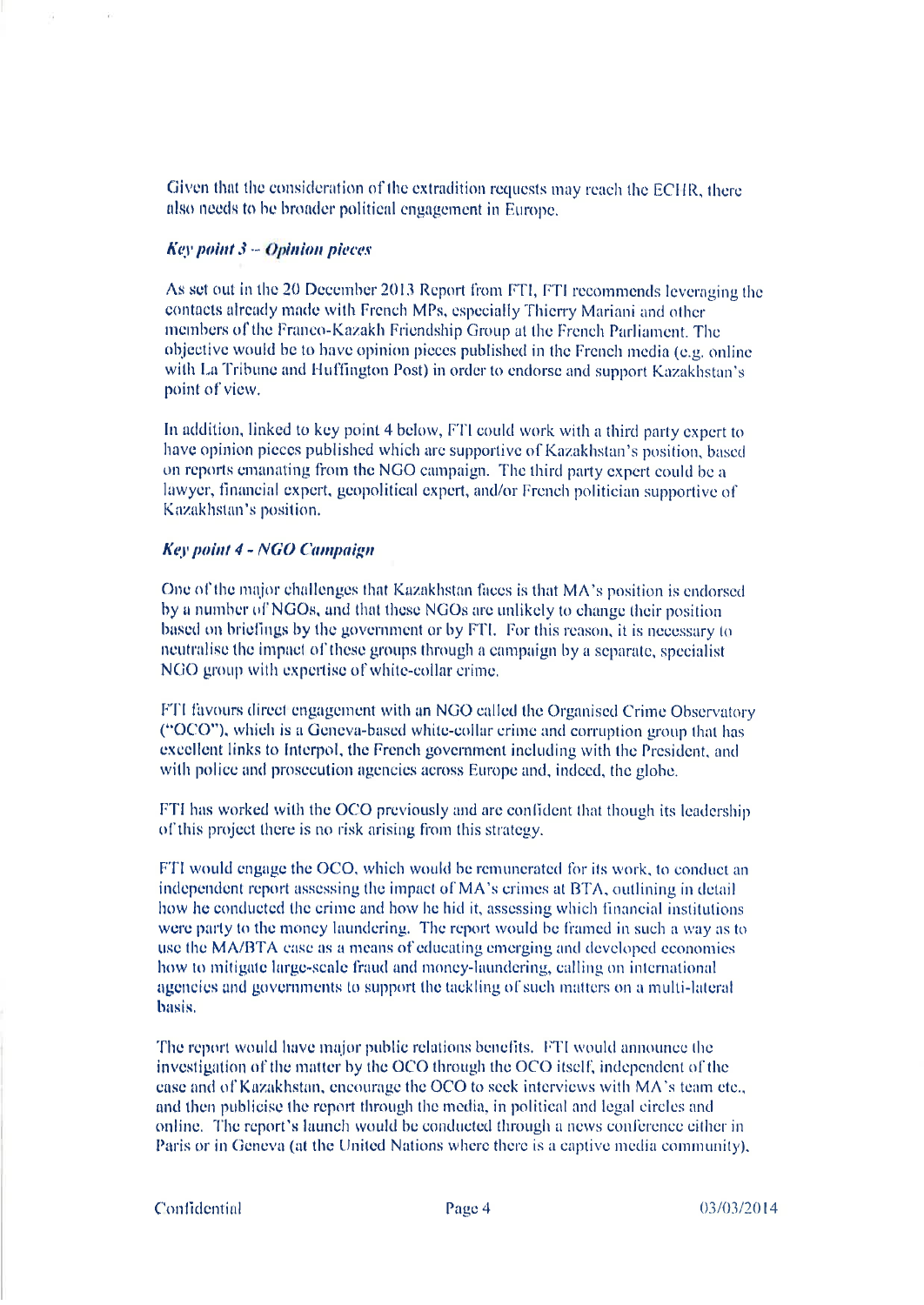or indeed in Paris. The OCO's position would be available to all, endorsing the fact that a crime has been perpetrated and should be punished.

# Key point 5 - Addressing the grounds for opposition ordinarily put forward in response to Kazakh Extradition Requests

A number of objections are ordinarily put forward when requests for extradition are made by Kazakhstan. It would be worthwhile to carry out an analysis of the objections and devise a PR plan as to how they can be addressed; this is likely to be relevant in the future if the plan remains to secure the ultimate extradition of MA to Kazakhstan.

### Key point 6 - Broader political engagement

The Kazakhstan Government should also bolster its position with the international community by deploying a "political engagement strategy". This would be comprised of the following:

- Developing Western advocates for Kazakhstan's position; the objective will be to secure the support of key international political stakeholders.
- $\bullet$  Working with key ministries to develop messaging on key issues; there should be concise messaging on key issues relating to the MA matter, but also with regard to Kazakhstan's system of law and governance.
- $\bullet$  Integrate with and support other media efforts: ensure that the media and other steps taken reach political stakeholders, and ensure that the messaging and public positioning represents the Kazakh Government in a strong position with the international community.

## Key point 7-A broader Issues Management Campaign about Kazakhstan

In addition to the litigation communications strategy outlined above, a broader programme is required, which will include engagement with the media, greater political and diplomatic engagement, and third party engagement (such as Chatham House, the Conservative Party Conference, and the UK Kazakhstan Investment Summit).

Kazakhstan suffers due to Western ignorance. It is geographically and culturally a long way from Paris, London and Berlin and journalists and politicians are quick to rely on ignorant stereotypes as the foundation of their opinions on the country. Kazakhstan needs a programme to bridge it more closely to the west, to manage the issue of its relationship building and to create a new understanding of the country and its leadership.

The foundation of trust is knowledge. A number of programmes could be implemented to raise awareness of Kazakhstan (further information can be provided in this regard).